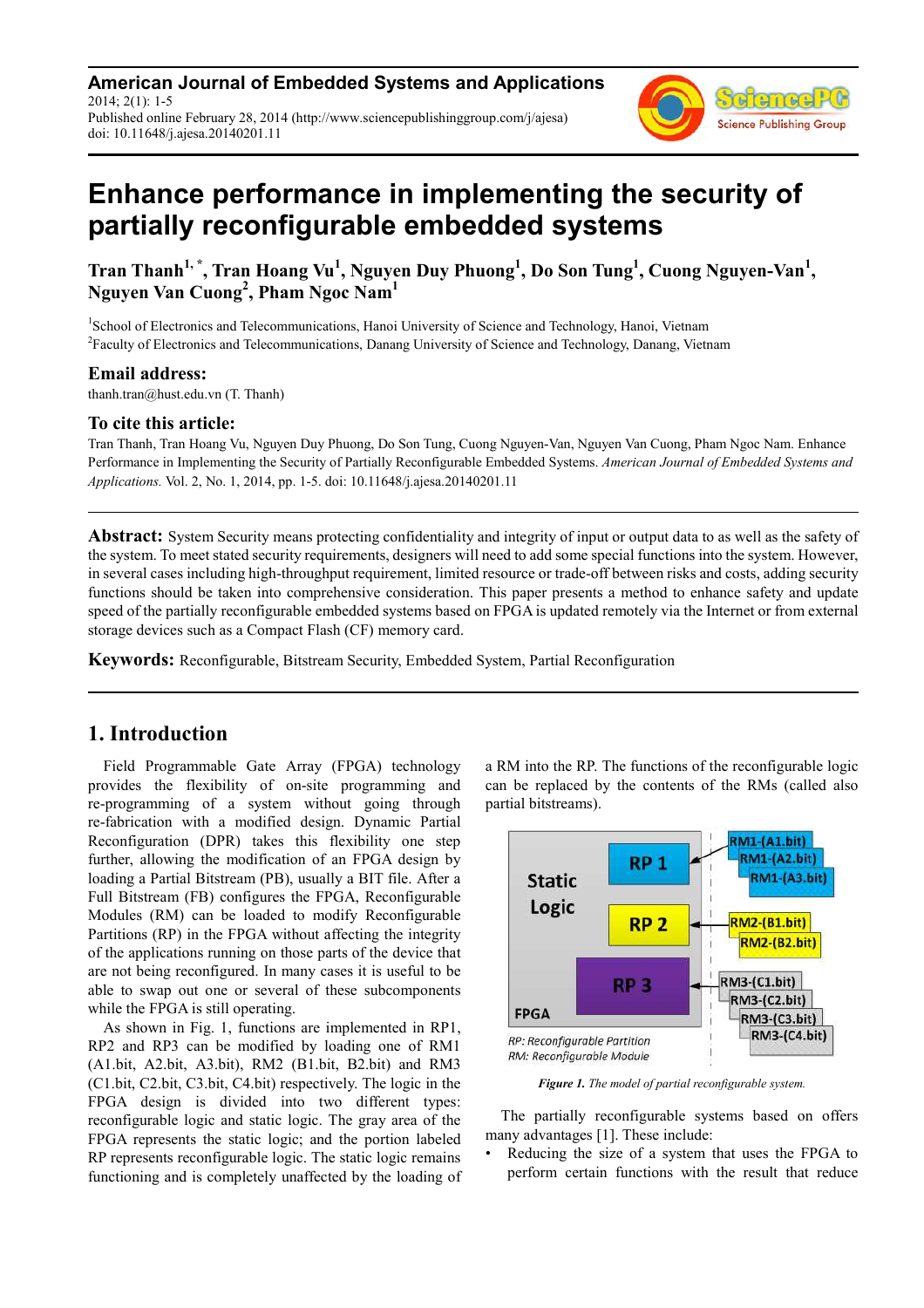cost and power consumption

- Providing flexibility in the selection of algorithms or protocols available to an application
- Enabling new technologies in design security
- Improving the ability debugging on the FPGA
- Accelerating configurable computing

Besides the advantages of the flexibility of the partially reconfigurable system are the possible risks to the system as one of the modules may be malicious codes. In this paper, we present a method to protect the system by check the security and authenticity of the partial bitstream when they are remote updated from untrusted network.

In [2], the authors presented an implementation of bitstream encryption and authentication using AES-CBC encryption algorithm and SHA-256 authentication algorithm to compare with the authentication and encryption method AES-GCM. In [3], the authors separately implemented encryption algorithms including IDEA, DES, 3DES, Blowfish, AES, RC4, MD5, SHA-1 and SHA-256 on a Microblaze based embedded systems, with different architectures (MBlaze-A, MBlaze-B, MBlaze-C, MBlaze-D, MBlaze-E) depending on the combination of internal resources.

The main contribution of this paper is that we design a hardware AES-256 encryptor and a SHA-512 authenticator for optimal use of system resources while still meeting the performance requirements. Details of the AES (Advanced Encryption Standard) and SHA (Secure Hash Algorithm) algorithms are described in [4], [5].

The rest of the paper is organized as follows: Section 2 describes how to build a security system. Section 3 shows results of simulation and experiment. Finally, conclusions are given in Section 4.

# **2. Building System**

#### *2.1. General Diagram of the System*

General diagram of the system is given in Fig. 2.



*Figure 2. General diagram of the system.* 

### *2.1.1. The System Consists of the Blocks*

- MicroBlaze soft-core processor controls blocks in the system and communicates with the Server through the Ethernet.
- AXI Master block controls the data transfer between DDRAM and the AES-256, SHA-512, ICAP blocks.
- Ethernet block receives and puts data from the server into the DDRAM.
- SHA-512 block executes authentication of the partial bitstream files.
- AES-256 block executes decryption of the encrypted partial bitstream files.
- ICAP is a control block for partial reconfiguration.

#### *2.1.2. The System Operates as Follows*

- With a new partial bitstream, Server will send a message to the User system.
- The MicroBlaze receives the message and sets the necessary registers in the Ethernet block to receive the bitstream.
- Thanks to the DMA block, data stream will come directly from the Ethernet block to the DDRAM without passing through the MicroBlaze. The MicroBlaze plays the role of the controller and sets the required parameters in the data-transfer process.
- After the data-transfer process, the MicroBlaze sets necessary parameters for SHA-512 and AES-256 to start operating. The input data of these blocks is loaded from the DDRAM through FIFO by the control of AXI **Master**
- The MicroBlaze will compare output value of the SHA-512 authenticator to the message authentication code that received from the server. If the results are the same, the MicroBlaze will write the chipSelect signal to allow ICAP operating, and the process of reconfiguration will begin.

#### *2.2. Building Functional Hardware Blocks*

The function blocks are built using Xilinx XPS (Xilinx Platform Studio) version 14.1 software, and the hardware flatform is Virtex-6 FPGA.

#### *2.2.1. AXI Ethernet Core*

The main component of the data-transfer block is a LogiCORE™ IP AXI Ethernet core [6], Fig. 3. This core is supported by Xilinx. It implements a tri-mode (10/100/1000 Mb/s) Ethernet MAC, and provides a control interface to internal registers using a 32-bit AXI4-Lite interface subset. This AXI4-Lite slave interface supports single beat read and write data transfers. The transmit and receive data interface is through the AXI4-Stream interface.

This core is based on the Xilinx hard silicon Ethernet MAC in Virtex-6 devices and provides a soft Ethernet MAC option for supported devices.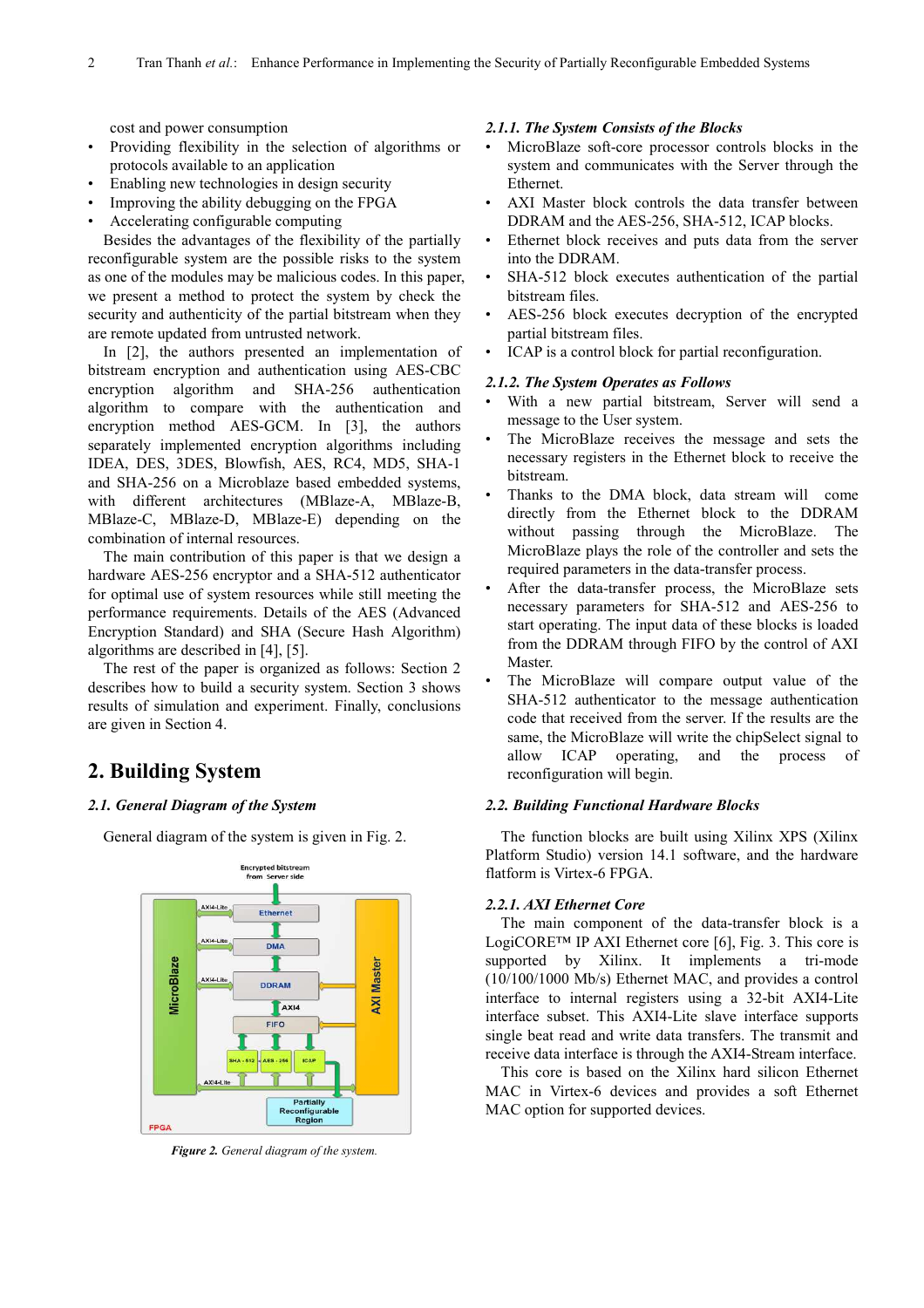#### *2.2.2. AXI DMA Core*



*Figure 3. Typical MicroBlaze processor system.* 

AXI DMA (Advanced eXtensible Interface Direct Memory Access) core is a soft Xilinx Intellectual Property (IP) core for use with the Xilinx® Embedded Development Kit (EDK) and the CORE Generator™ tools [7]. The AXI DMA engine provides high-bandwidth direct memory access between memory and AXI4-Stream-typetarget peripherals. Its optional scatter gather capabilities also off-load data movement tasks from the Central Processing Unit (CPU). Initialization, status, and management registers are accessed through an AXI4-Lite slave interface, which is suitable for the Xilinx MicroBlaze™ microprocessor.

The AXI DMA IP core provides high-bandwidth direct memory access between the AXI4 memory mapped and AXI4-Stream IP interfaces. AXI Master MM2S used to read data from memory and AXI Slave S2MM used to write data into memory from the blocks as shown in Fig. 3.

#### *2.2.3. AXI Master Core*

AXI Master [8] core is added to system by using Creat and Import Peripheral Wizard tool in the Xilinx XPS version 14.1. This core provides a bidirectional interface between a User IP core and the AXI4 interface standard. It also provides a data-transfer interface between peripheral blocks and DDRAM through a FIFO.

However, it is difficult to control the data read and write process of both hardware and software in single FIFO. Our solution made using two FIFOs includes the first FIFO controlled to write by software and to read by hardware, and the second FIFO controlled in the opposite direction, as shown in Fig. 4.



*Figure 4. The system with two FIFOs.* 

#### *2.2.4. SHA-512 Core*

The SHA-512 core takes care the authentication of the partial bistream file. It was built by FSMD model [9] with two blocks, as shown in Fig. 5. Controller block is SHA 512 Controller, and Datapath block is SHA 512 Function.



*Figure 5. FSMD model.* 

SHA 512 Controller handles received status signals from the SHA\_512\_Function and controls the communication process with DDRAM through FIFOs.

SHA\_512\_Function performs the functions of the SHA-512 algorithm. It consists of three small blocks: a 4-bit counter, an 8-bit counter and a ROM memory to store constants and intermediate functions.

#### *2.2.5. AES-256 core*

The AES-256 core is also built in the FSMD model, which consists of two major blocks. AES\_256\_Controller block plays the role of state FSM controller and AES 256 Function block plays the role of data block (datapath).

The AES 256 Controller receives status signals as input signals then decides to give the control signals for the AES 256 Function. It also controls the data exchange from the FIFO through read and write signals.

The AES 256 Function consists of four small blocks taking four different functions. Such blocks include Inverse SubBytes, Inverse ShiftRows, AddRoundKey and Inverse MixColumn. It also generates a KeyExpand block to perform the AddRoundKey in the cycle.

We designed cores of the SHA-512 authenticator and AES-256 decryptor by making them into the User IP core from VHDL source code and integrating them into the system using the Xilinx XPS tool.

# **3. Prototype System and Analysis of Results**

### *3.1. The Prototype System*

The prototype system is shown in Fig. 6. It consists of a PC and a Xilinx Virtex-6 FPGA ML605 evaluation board connected via Ethernet and UART interface. The PC plays the role of a Server, which is in charge of managing data as partial bitstream files and User profiles. The Xilinx Virtex-6 FPGA ML605 evaluation board acts as a device with modules which can be partially reconfigured.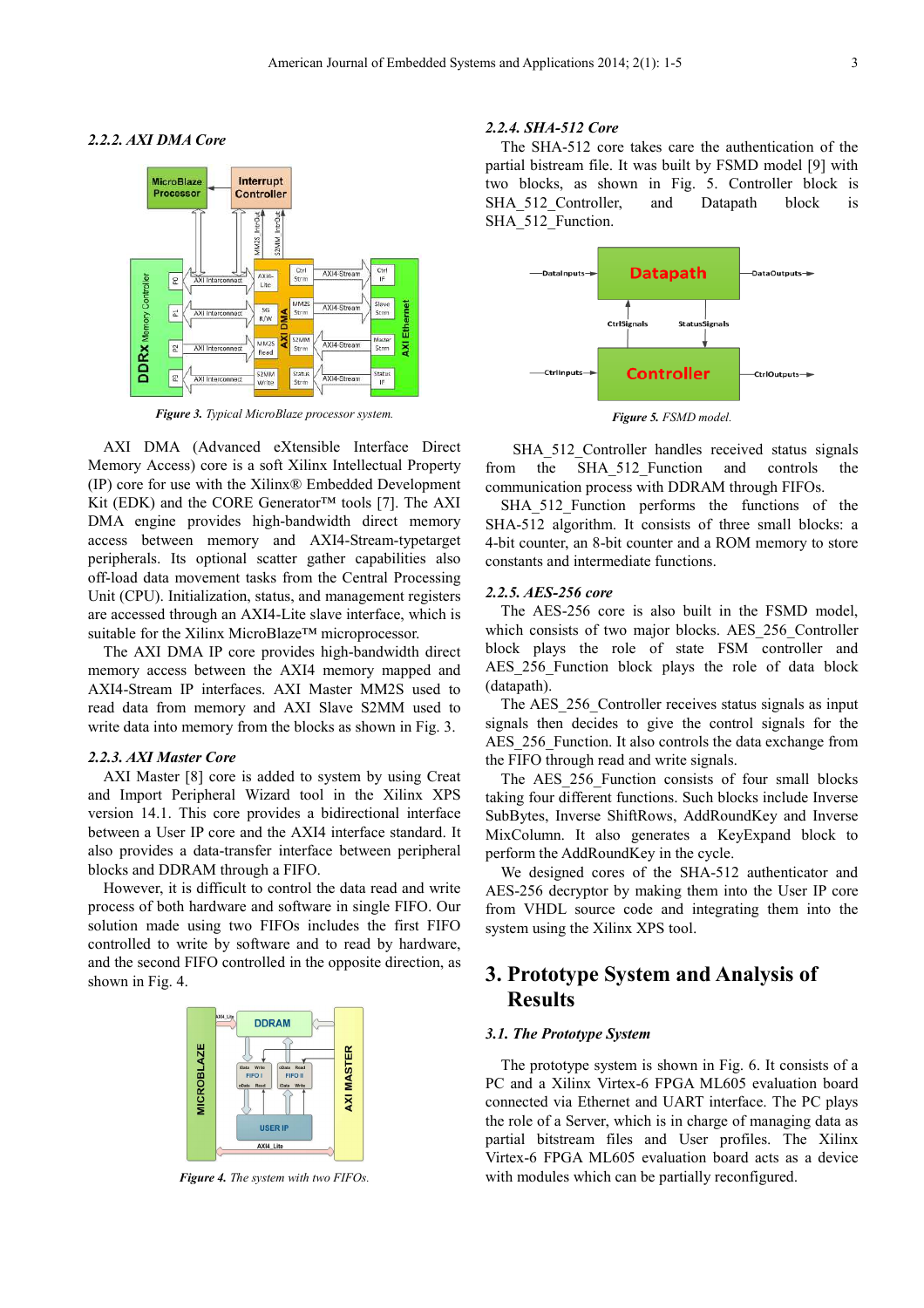

*Figure 6. The prototype system.* 

#### *3.2. The Simulation Results*

Before implementing of security algorithms to hardware, we used the simulation tool of Xilinx Integrated Software Environment (ISE) to check accuracy of the proposed methodology. Results are described as follows.

Received Message Authentation Code (MAC) of the partial bitstream file, Led.bit, through the SHA-512 authenticator is "4f681e0bd53cda4b5a2041cc8a06f2eab de44fb16c951fbd5b87702f07aeab611565b19c47fde305871 77ebb852e3971bbd8d3fd30da18d71037dfbd98420429". It is equal to the MAC done on the server, as shown in Fig. 7.

Fig. 8 shows the simulation result from the implementation of the AES-256 decryptor. We used a 256-bit key, K = 08090A0B0D0E0F1012131415171819 1A1C1D1E1F21222324262728292B2C2D2E, and encryted data is  $C = "080 E9517EB1677719ACF7280860$ 40AE3...". Received plaintext is M = "069A007FC 76A459F98BAF917FEDF9521...". This result is similar to the original data into an encryptor on the server.



*Figure 7. The simulation results of the SHA-512.* 



*Figure 8. The simulation result of the AES-256.* 

### *3.3. The Experimental Results*

Fig. 9 shows a visualization of the results of partial reconfiguration for FPGA by the simple LED SWITCH on Xilinx Virtex-6 FPGA ML605 board with encrypted file, Led.bit, stored on the server.



*Figure 9. Partial Reconfiguration of the LED SWITCH Module.* 

#### *3.4. Evaluating of Results*

The experimental and simulation results showed that adding security and authentication function to the system design is absolutely realizable. Based on the results of the Table 1, we can see that the hardware resources be used for the AES-256 and SHA-512 only account for 5% of the system resources. This is a good result to consider security implementation in the partially reconfigurable embedded systems.

By virtue of using the AXI Master with two FIFOs, the performance of the AES-256 decryptor and SHA-512 authenticator improves approximately four times, as shown in Table 2. This result is significant for the continuous increase in the FPGA size.

*Table 1. Hardware utilization of SHA-512 and AES-256.* 

| <b>Resources</b> | IP Core | <b>Used</b> | Available | $\frac{1}{2}$ |
|------------------|---------|-------------|-----------|---------------|
| Register         | SHA-512 | 2246        | 301440    | $\sim$ 1%     |
|                  | AES-256 | 3096        | 301440    | $\sim 1\%$    |
| <b>LUTs</b>      | SHA-512 | 2299        | 15720     | $\sim 1\%$    |
|                  | AES-256 | 3751        | 15720     | $\sim$ 1%     |
| Slices           | SHA-512 | 843         | 37680     | $\sim 2\%$    |
|                  | AES-256 | 1293        | 37680     | $\sim 3\%$    |

|  | <b>Table 2.</b> Performance of SHA-512 and AES-256. |
|--|-----------------------------------------------------|
|--|-----------------------------------------------------|

| <b>IP Core</b> | Throughput(Mbps)<br><b>Without AXI Master</b> | <b>Within AXI Master</b> |
|----------------|-----------------------------------------------|--------------------------|
| SHA-512        | 738 Mbps                                      | 3099 Mbps                |
| AES-256        | $1264$ Mbps                                   | 4929 Mbps                |

# **4. Conclusions**

In this paper, with the proposed method, all the partial bitstream files to ensure always be encrypted and authenticated when loading into the system. Adding the AES-256 decryptor and the SHA-512 authenticator makes the system more secure, and does not increase system resources significantly.